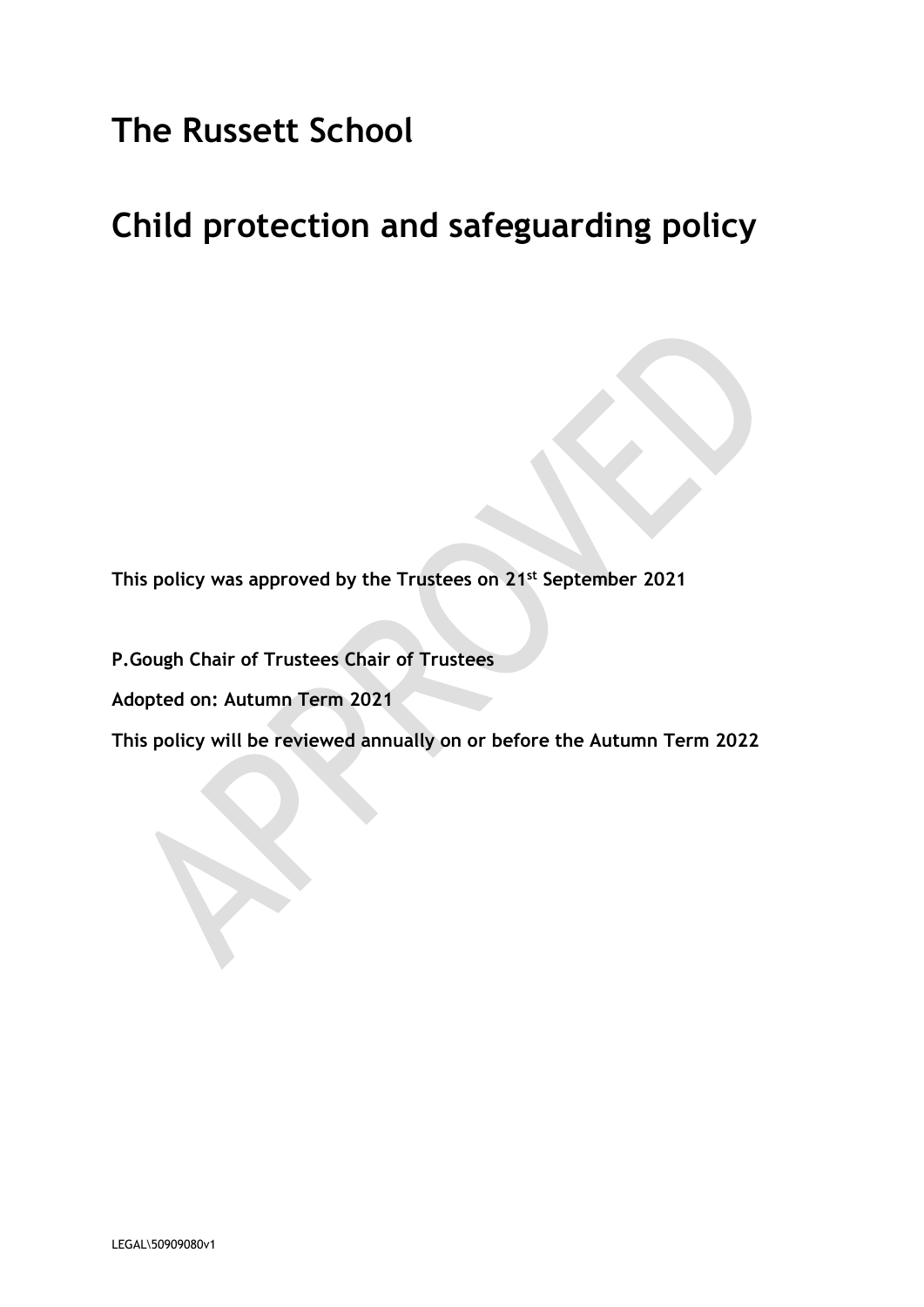## **1 Our strong safeguarding culture**

## **1.1 Why it is important**

- 1.1.1 Safeguarding is everyone's responsibility and it is the duty of the Trust to safeguard and promote the welfare of children. This is our core safeguarding principle.
- 1.1.2 In adhering to this principle we focus on providing a safe and welcoming environment for all of our children regardless of age, ability, culture, race, language, religion, gender identity or sexual identity. All of our children have equal rights to support and protection.
- 1.1.3 One of the cornerstones of our safeguarding culture is this policy and the procedures contained within it. This policy applies to all staff, volunteers and governors, all of whom are trained upon its contents and on their safeguarding duties. We update this policy at least annually to reflect changes to law and guidance and best practice.
- 1.1.4 This policy should be read alongside our other safeguarding policies, which are set out in Appendix Two.

## **1.2 What it means for our pupils**

- 1.2.1 We work with our local safeguarding partners to promote the welfare of children and protect them from harm. This includes providing a coordinated offer of early help when additional needs of children are identified and contributing to inter-agency plans which provide additional support to the child.
- 1.2.2 All of our staff have an equal responsibility to act on any suspicion or disclosure that may indicate that a child is at risk of harm. Any pupils or staff involved in child protection or safeguarding issue will receive appropriate support.
- 1.2.3 Our strong safeguarding culture ensures that we treat all pupils with respect and involve them in decisions that affect them. We encourage positive, respectful and safe behaviour among pupils and we set a good example by conducting ourselves appropriately.
- 1.2.4 Identifying safeguarding and child protection concerns often begin with recognising changes in pupils' behaviour and knowing that these changes may be signs of abuse, neglect or exploitation. Challenging behaviour may be an indicator of abuse.
- 1.2.5 All of our staff will reassure children that their concerns and disclosures will be taken seriously and that they will be supported and kept safe.

## **2 Safeguarding legislation and guidance**

The following safeguarding legislation and guidance has been considered when drafting this policy:

- Keeping Children Safe in Education (2021)
- Working Together to Safeguarding Children (2018)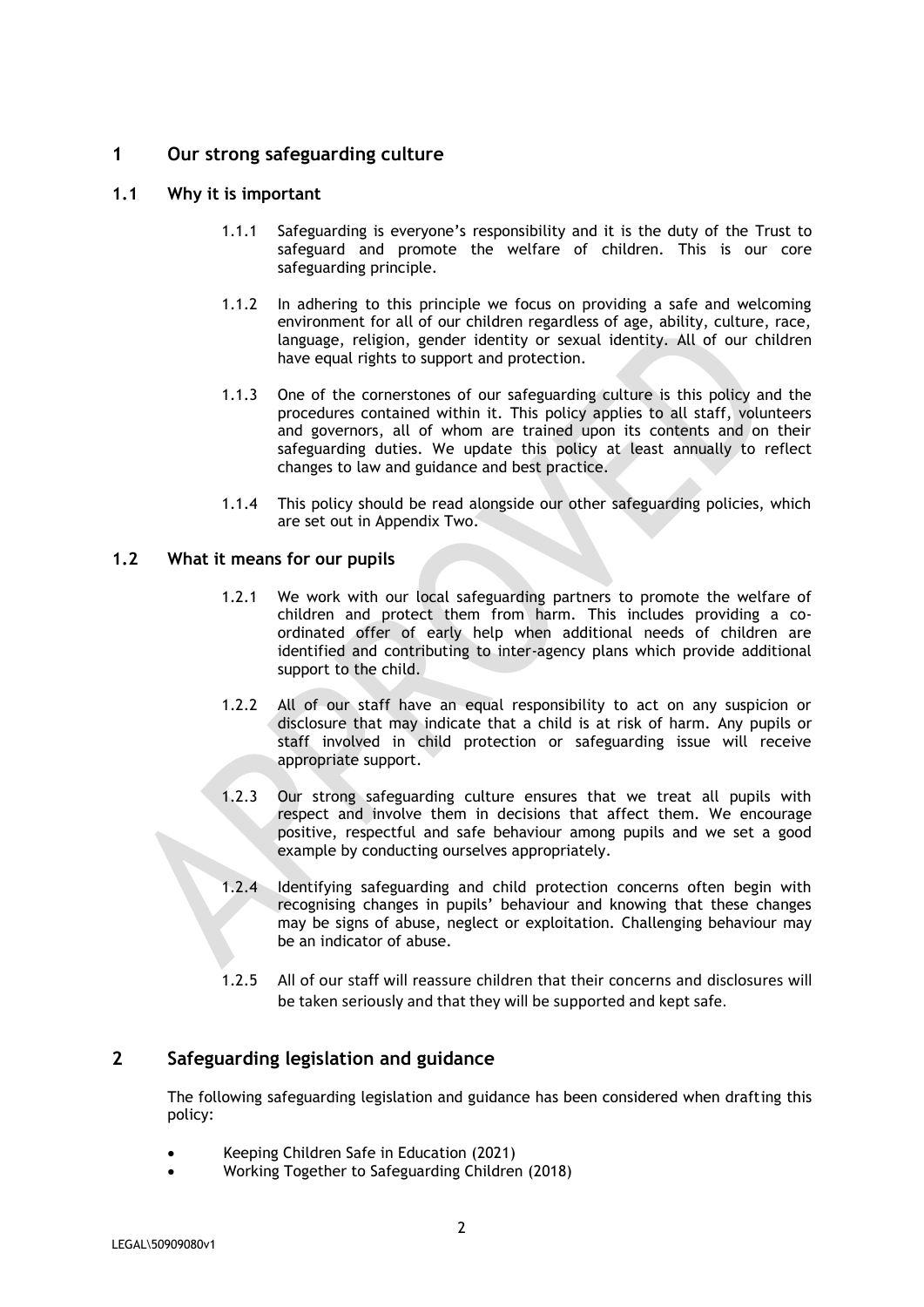- What to do if you're worried a child is being abused (2015)
- The Teacher Standards 2012
- The Safeguarding Vulnerable Groups Act 2006
- Section 157 of the Education Act 2002
- The Education (Independent School Standards) Regulations 2014
- The Domestic Abuse Act 2021

## **3 Roles and responsibilities**

**The Designated Safeguarding Lead (DSL) is:**



Ms Kathryn Richardson Deputy Head of Academy

Contact details: email: admin@russett.cheshire.sch.uk Tel: 01606 853005

**The deputy DSL(s) is/are:**



Mrs Emma Leach Executive Head Teacher



Mrs Jessica Dennis Deputy Head of Academy Contact details: email: admin@russett.cheshire.sch.uk Tel: 01606 853005 **The safeguarding governor is:** Mrs Cheryl Booth

Contact details: email: admin@russett.cheshire.sch.uk Tel: 01606 853005

#### **The Executive Headteacher is:**

Mrs Emma Leach

Contact details: email: admin@russett.cheshire.sch.uk Tel: 01606 853005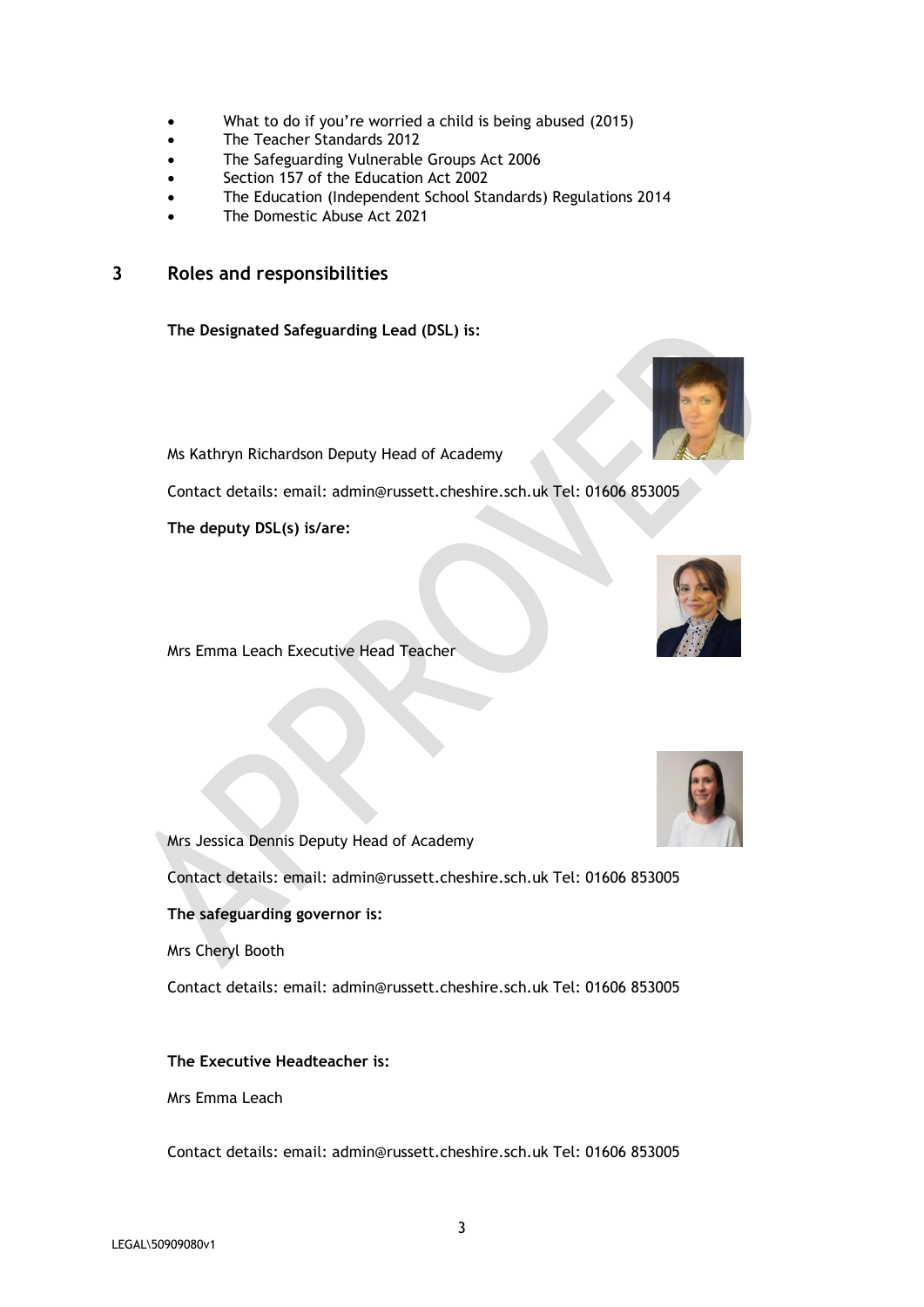## **3.1 The Designated Safeguarding Lead (DSL):**

- 3.1.1 The designated safeguarding lead takes **lead responsibility** for safeguarding and child protection (including online safety) in the Russett School. The DSL duties include:
- ensuring child protection policies are known, understood and used appropriately by staff
- working with the board of trustees [and local governing committee] to ensure that the Trust's child protection policies are reviewed annually and that the procedures are reviewed regularly
- acting as a source of support, advice and expertise for all staff on child protection and safeguarding matters
- acting as a point of contact with the three safeguarding partners
- making and managing referrals to children's social care, the police, or other agencies
- taking part in strategy discussions and inter-agency meetings
- liaising with the "case manager" and the designated officer(s) at the local authority if allegations are made against staff
- making staff aware of training courses and the latest local safeguarding arrangements available through the local safeguarding partner arrangements
- transferring the child protection file to a child's new school

## **3.2 The deputy Designated Safeguarding Lead(s):**

3.2.1 Our Deputy DSL(s) is/are trained to the same level as the DSL and support(s) the DSL with safeguarding matters on a day to day basis. The ultimate lead responsibility for child protection remains with the DSL.

## **3.3 The safeguarding governor**

- 3.3.1 The role of the safeguarding governor is to provide support and challenge to the DSL and the leadership of the Russett School on how they manage safeguarding so that the safety and wellbeing of the children can continuously improve. The role includes:
	- understanding the requirements of the Governance Handbook and Keeping Children Safe in Education 2021
	- supporting and challenging the DSL on the standards of safeguarding at the Russett School
- confirming that consistent and compliant safeguarding practice takes place across the Russett School
- reporting to the board of trustees about the standard of safeguarding in the Russett School
- 3.3.2 The DSL and the safeguarding governor meet on a regular basis to discuss safeguarding issues and to agree steps to continuously improve safeguarding practices in the Russett School.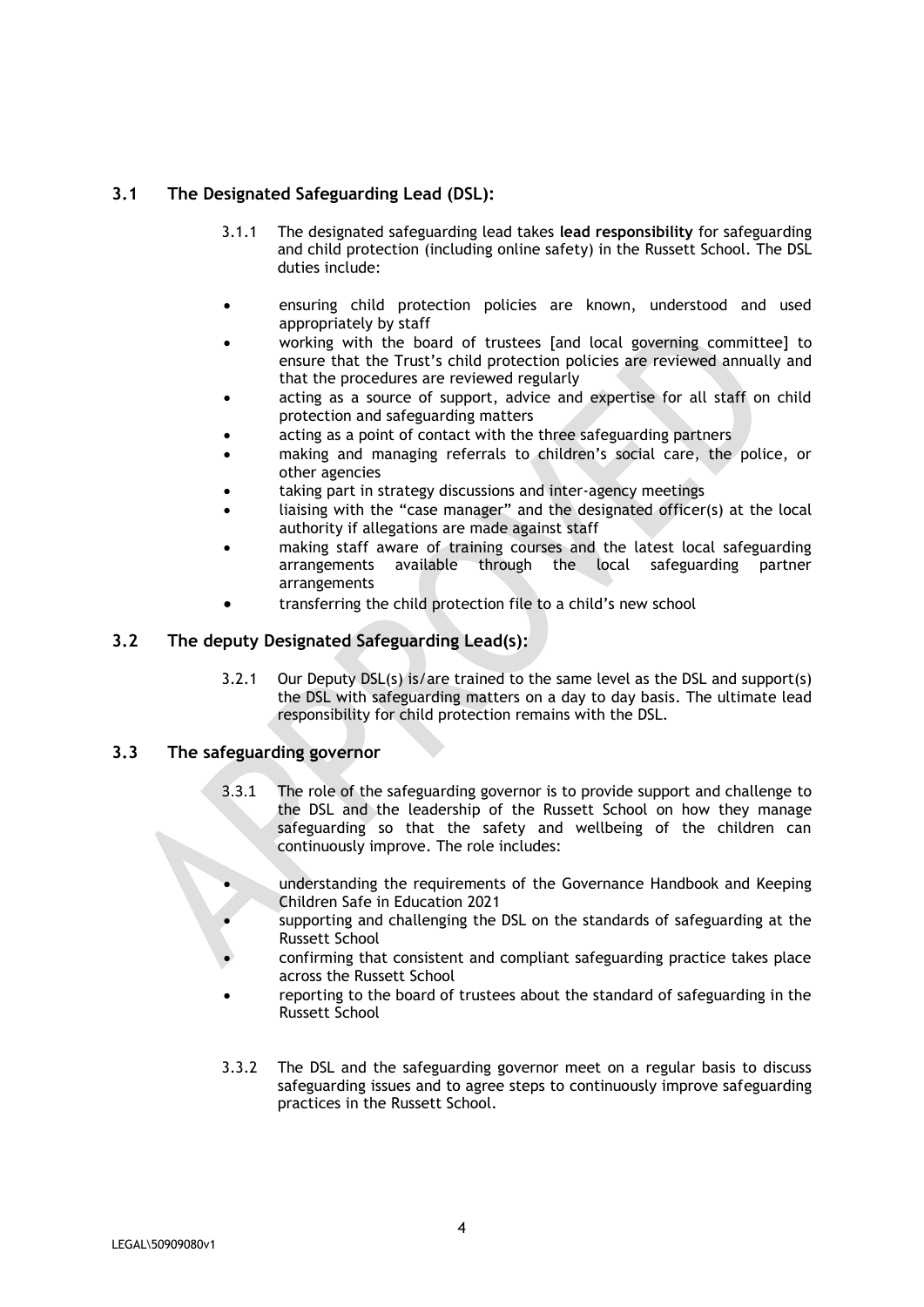## **4 Children who may be particularly vulnerable**

- 4.1 Some children are at greater risk of abuse. This increased risk can be caused by many factors including social exclusion, isolation, discrimination and prejudice. To ensure that all of our pupils receive equal protection, we give special consideration to children who:
	- are vulnerable because of their race, ethnicity, religion, disability, gender identity or sexuality
	- are vulnerable to being bullied, or engaging in bullying
	- are at risk of sexual exploitation, forced marriage, female genital mutilation, or being drawn into extremism
	- live in chaotic or unsupportive home situations
	- live transient lifestyles or live away from home or in temporary accommodation
	- are affected by parental substance abuse, domestic violence or parental mental health needs
	- do not have English as a first language

## **5 Children with special educational needs and disabilities**

- 5.1 Children with special educational needs (SEN) and disabilities can face additional safeguarding challenges. Additional barriers can exist when recognising abuse and neglect in this group of children, which can include:
	- assumptions that indicators of possible abuse such as behaviour, mood and injury relate to the child's disability without further exploration;
	- being more prone to peer group isolation that other children;
	- the potential for children with SEN and disabilities being disproportionally impacted by behaviours such as bullying, without outwardly showing any signs; and communication barriers and difficulties in overcoming these barriers.
- 5.2 Our staff are trained to be aware of and identify these additional barriers to ensure this group of children are appropriately safeguarded.

## **6 Children missing education**

- 6.1 Children missing education, particularly repeatedly, can be an indicator of abuse and neglect, including sexual abuse or exploitation, child criminal exploitation, mental health problems, risk of travelling to conflict zones, risk of female genital mutilation or risk of forced marriage. Our staff are alert to these risks.
- 6.2 We closely monitor attendance, absence and exclusions and our DSL will take appropriate action including notifying the local authority, particularly where children go missing on repeated occasions and/or are missing for periods during the school day.

## **7 Mental health**

- 7.1 Schools have an important role to play in supporting the mental health and wellbeing of their pupils.
- 7.2 All staff are aware that mental health problems can be an indicator that a child has suffered or is at risk of suffering abuse, neglect or exploitation. Staff are also aware that where children have suffered adverse childhood experiences those experiences can impact on their mental health, behaviour and education.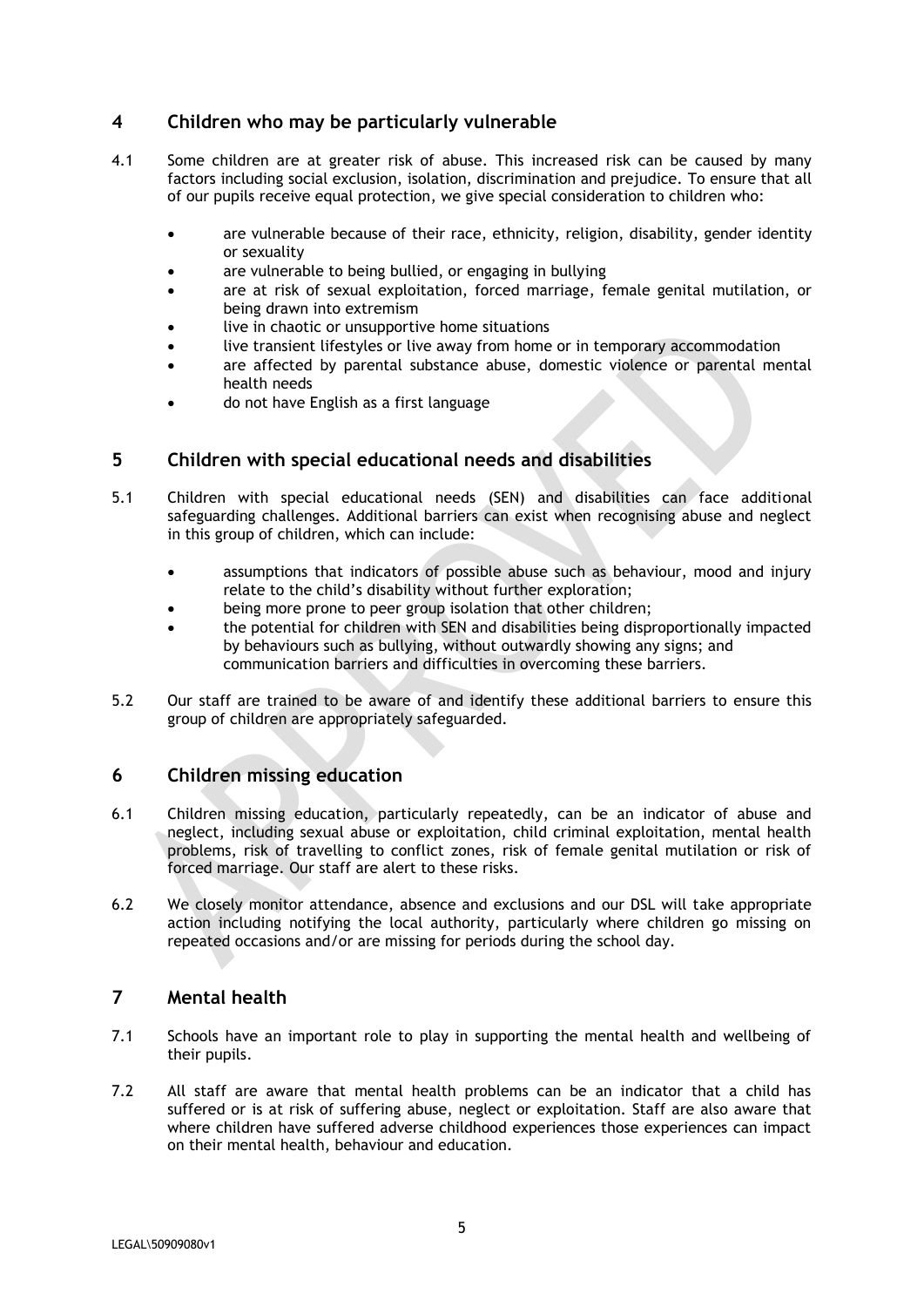7.3 Where staff are concerned that a child's mental health is also a safeguarding concern, they will discuss it with the DSL or DDSL'S. The academy has Emotional literacy support assistants, or ELSAs, who are teaching assistants trained to provide emotional and support to children.

## **8 Peer on peer abuse**

- 8.1 Peer on peer abuse children harming other children is unacceptable and will be taken seriously; it will not be tolerated or passed off as 'banter' or 'part of growing up'. All allegations will be dealt with in the same manner, regardless of whether they are made by boys or girls. All staff should be clear about the school's policy and procedures for addressing peer on peer abuse.
- 8.2 Peer on peer abuse can take many forms, including:
	- **physical abuse** such as shaking, hitting, biting, kicking or hair pulling
	- **bullying,** including cyberbullying, prejudice-based and discriminatory bullying
	- **sexual violence and harassment** such as rape and sexual assault or sexual comments and inappropriate sexual language, remarks or jokes
	- **causing someone to engage in sexual activity without consent,** such as forcing someone to strip, touch themselves sexually, or to engage in sexual activity with a third party
	- **upskirting**, which involves taking a picture under a person's clothing without their knowledge for the purposes of sexual gratification or to cause humiliation, distress or alarm
	- **consensual and non-consensual sharing of nude and semi-nude images and/or videos (also known as sexting or youth produced sexual imagery**) including pressuring others to share sexual content
	- **abuse in intimate personal relationships between peers (also known as teenage relationship abuse)** - such as a pattern of actual or threatened acts of physical, sexual or emotional abuse
	- **initiation/hazing** used to induct newcomers into sports team or school groups by subjecting them to potentially humiliating or abusing trials with the aim of creating a bond
- 8.3 Different gender issues can be prevalent when dealing with peer on peer abuse, for example girls being sexually touched/assaulted or boys being subject to initiation/hazing type violence.
- 8.4 All staff recognise that that even if there are no reported cases of peer on peer abuse, such abuse may still be taking place but is not being reported.

## **8.5 Minimising risk**

- 8.6 We take the following steps to minimise or prevent the risk of peer on peer abuse:
	- Promoting an open and honest environment where children feel safe and confident to share their concerns and worries
	- Using assemblies to outline acceptable and unacceptable behaviour
	- Using RSE and PSHE to educate and reinforce our messages through stories, role play, current affairs and other suitable activities
	- Ensuring that the school is well supervised, especially in areas where children might be vulnerable.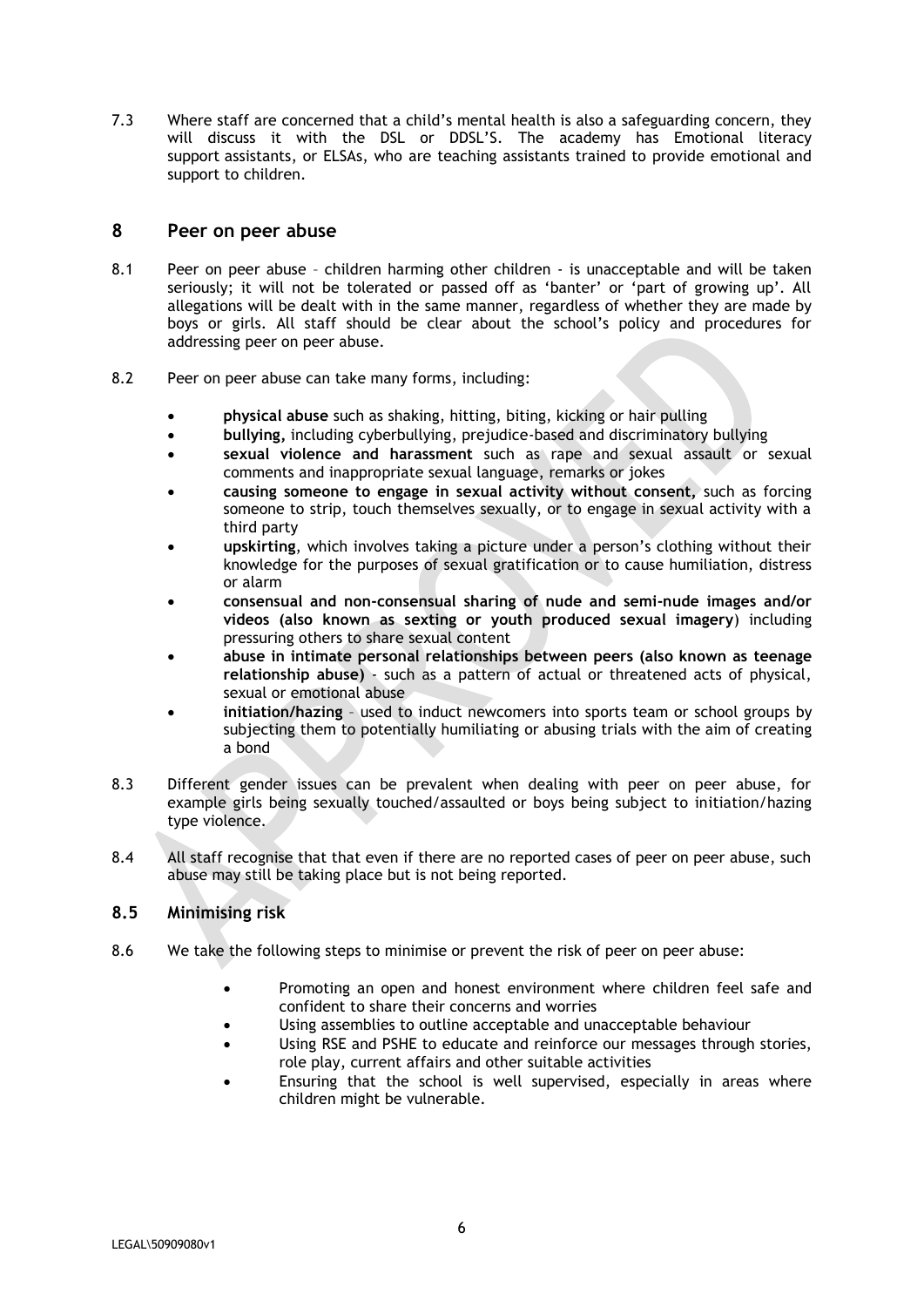## **8.7 Investigating allegations**

- 8.8 All allegations of peer on peer abuse should be passed to the DSL immediately who will investigate and manage the allegation as follows:
	- **Gather information -** children and staff will be spoken with immediately to gather relevant information.
	- **Decide on action -** if it is believed that any child is at risk of significant harm, a referral will be made to children's social care. The DSL will then work with children's social care to decide on next steps, which may include contacting the police. In other cases, we may follow our behaviour policy alongside this Child Protection Policy.
	- **Inform parents -** we will usually discuss concerns with the parents. However, our focus is the safety and wellbeing of the pupil and so if the school believes that notifying parents could increase the risk to a child or exacerbate the problem, advice will first be sought from children's social care and/or the police before parents are contacted.
	- **Recorded**  all concerns, discussions and decisions made, and the reasons for those decisions will be recorded in writing, kept confidential and stored securely on the school's child protection and safeguarding systems and/or in the child's separate child protection file. The record will include a clear and comprehensive summary of the concern, details of how the concern was followed up and resolved, and a note of the action taken, decisions reached and the outcome.
- 8.9 Where allegations of a sexual nature are made, the school will follow the statutory guidance set out in Part 5 of Keeping Children Safe in Education 2021.
- 8.10 Children can report allegations or concerns of peer on peer abuse to any staff member and that staff member will pass on the allegation to the DSL in accordance with this policy. To ensure children can report their concerns easily, the school has the following system in place for children to confidently report abuse. (Please refer to the Academy's Anti-Bullying Policy and the Allegations Policy)

## **8.11 Supporting those involved**

- 8.12 The support required for the pupil who has been harmed will depend on their particular circumstance and the nature of the abuse. The support we provide could include counselling and mentoring or some restorative justice work.
- 8.13 Support may also be required for the pupil that caused harm. We will seek to understand why the pupil acted in this way and consider what support may be required to help the pupil and/or change behaviours. The consequences for the harm caused or intended will be addressed.

#### **9 Serious violence**

9.1 All staff are made aware of indicators that children are at risk from or are involved with serious violent crime. These include increased absence, a change in friendships or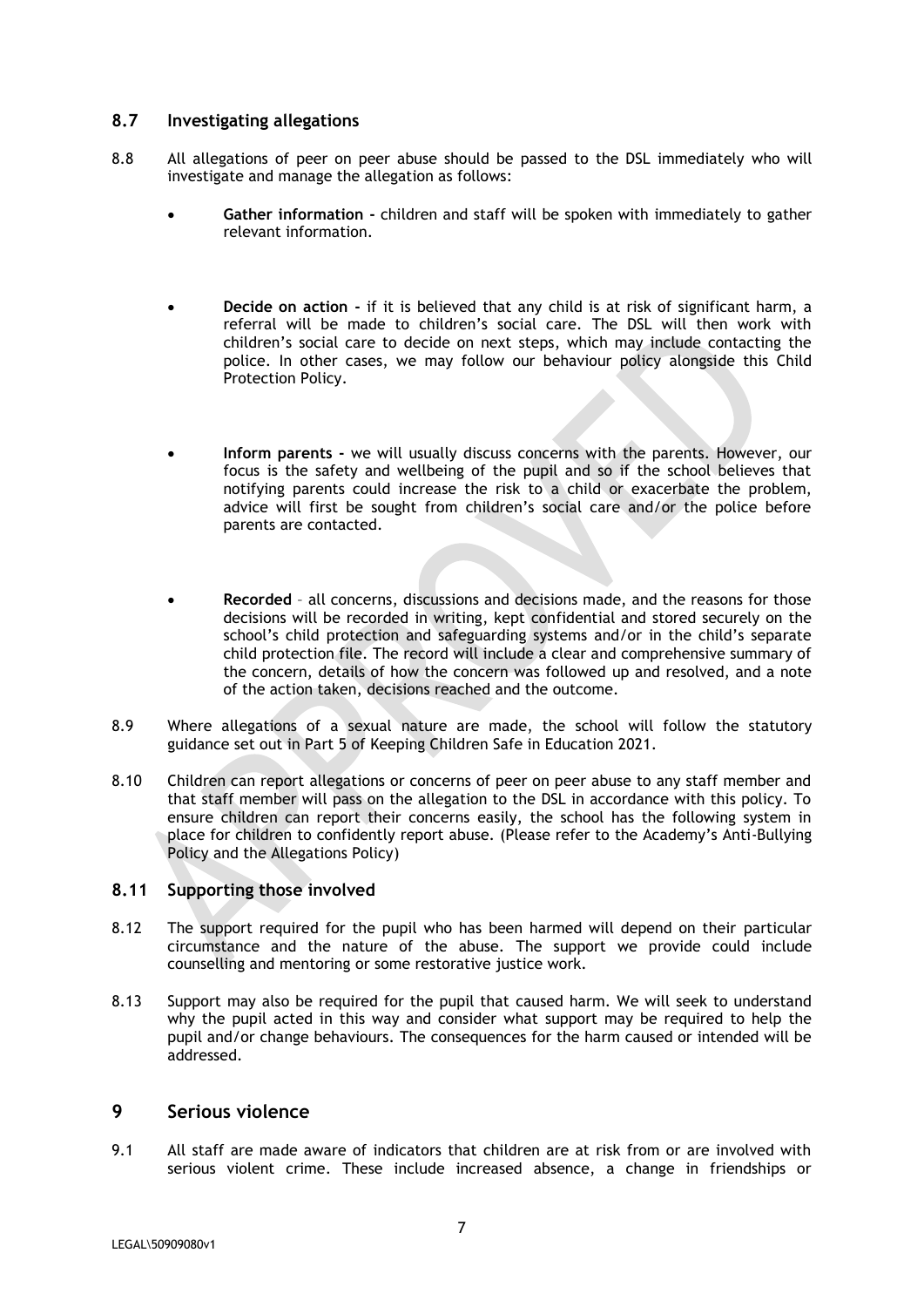relationships with older individuals or groups, a significant decline in performance, signs of self-harm or a significant change in wellbeing, or signs of assault or unexplained injuries. Unexplained gifts could also indicate that children have been approached by or are involved with individuals associated with criminal gangs.

9.2 All staff are made be aware of the range of risk factors which increase the likelihood of involvement in serious violence, such as being male, having been frequently absent or permanently excluded from school, having experienced maltreatment and having been involved in offending, such as theft or robbery.

## **10 Child Criminal Exploitation (CCE) and Child Sexual Exploitation (CSE)**

- 10.1 Both CCE and CSE are forms of abuse and both occur where an individual or group takes advantage of an imbalance of power to coerce, manipulate or deceive a child into taking part in sexual or criminal activity in exchange for something the victim needs or wants, and/or for the financial advantage or increased status of the perpetrator or facilitator and/or through violence or the threat of violence. This power imbalance can be due to a range of factors, including:
	- Age
	- Gender
	- Sexual identity
	- Cognitive ability
	- Physical strength
	- Status
	- Access to economic or other resources
- 10.2 The abuse can be perpetrated by individuals or groups, males or females, and children or adults. They can be one-off occurrences or a series of incidents over time and may or may not involve force or violence. Exploitation can be physical and take place online.
- **10.3 Child Criminal Exploitation (CCE)**
- 10.4 CCE can include children being forced or manipulated into transporting drugs or money through county lines, working in cannabis factories, shoplifting or pickpocketing, being forced or manipulated into committing vehicle crime or threatening/committing serious violence to others.
- 10.5 Children can become trapped by this exploitation as perpetrators can threaten victims (and their families) with violence or entrap and coerce them into debt. They may be coerced into carrying weapons such as knives or carry a knife for a sense of protection.
- 10.6 Children involved in criminal exploitation often commit crimes themselves. They may still have been criminally exploited even if the activity appears to be something they have agreed or consented to.
- 10.7 It is important to note that the experience of girls who are criminally exploited can be very different to that of boys and both boys and girls being criminally exploited may be at higher risk of sexual exploitation.
- **10.8 CCE Indicators**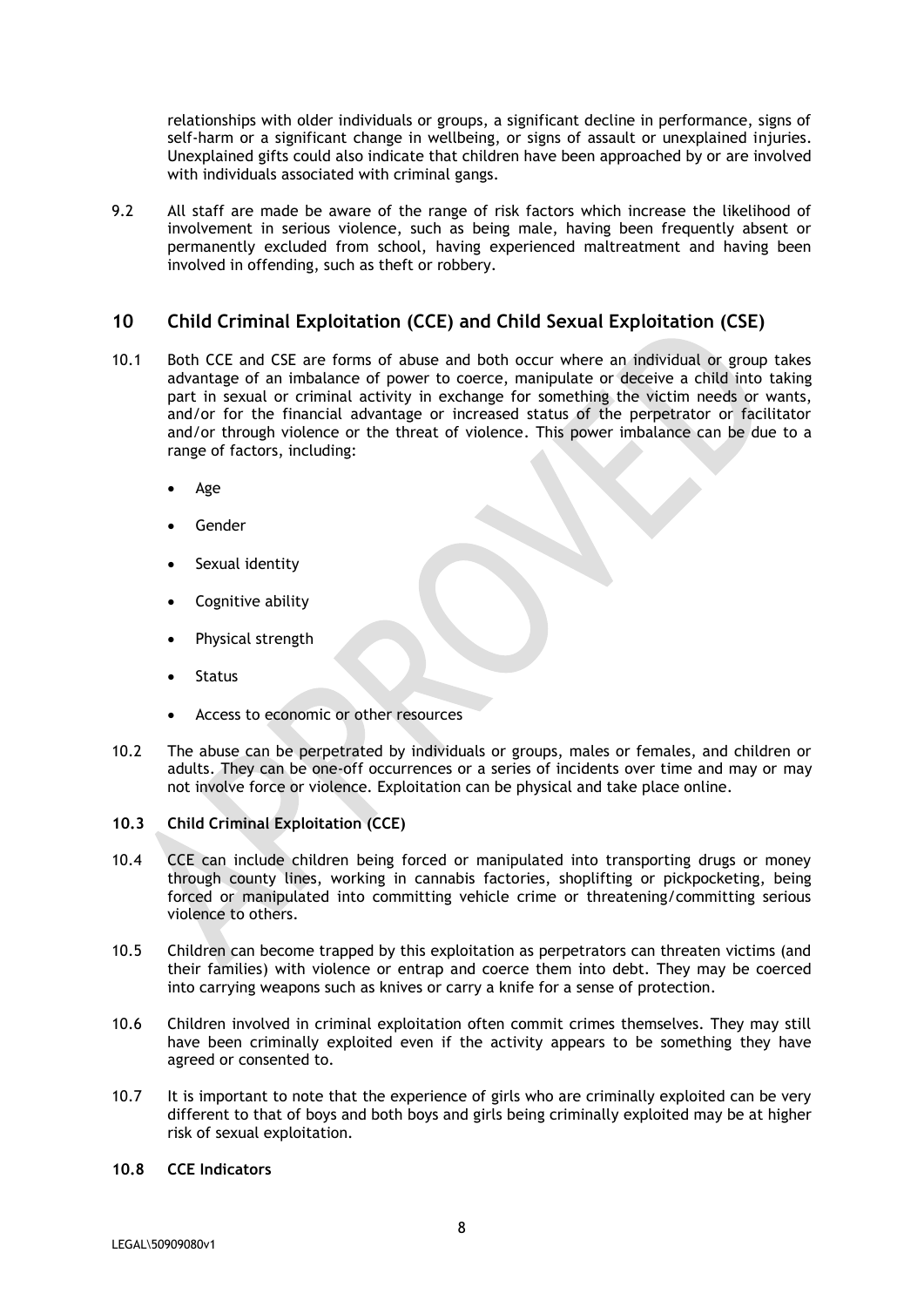- 10.9 **CCE** indicators can include children who:
	- (a) appear with unexplained gifts or new possessions
	- (b) associate with other young people involved in exploitation
	- (c) suffer from changes in emotional well-being
	- (d) misuse drugs or alcohol
	- (e) go missing for periods of time or regular return home late
	- (f) regularly miss school or education or do not take part in education

#### **10.10 Child Sexual Exploitation (CSE)**

- 10.11 CSE is a form of child sexual abuse which may involve physical contact, including assault by penetration (for example, rape or oral sex) or nonpenetrative acts such as masturbation, kissing, rubbing and touching outside clothing. It may include non-contact activities, such as involving children in the production of sexual images, forcing children to look at sexual images or watch sexual activities, encouraging children to behave in sexually inappropriate ways or grooming a child in preparation for abuse.
- 10.12 CSE can occur over time or be a one-off occurrence and may happen without the child's immediate knowledge e.g. through others sharing videos or images of them on social media.
- 10.13 CSE can affect any child, who has been coerced into engaging in sexual activities. This includes 16 and 17 year olds who can legally consent to have sex. Some children may not realise they are being exploited e.g. they believe they are in a genuine romantic relationship.
- 10.14 Sexual exploitation is a serious crime and can have a long-lasting adverse impact on a child's physical and emotional health. It may also be linked to child trafficking.

#### **10.15 CSE Indicators**

- 10.15.1 The above indicators can also be indicators of **CSE**, as can children who:
- (a) have older boyfriends
- (b) suffer sexually transmitted infections or become pregnant
- 10.16 We include the risks of criminal and sexual exploitation in our RSE and health education curriculum. It is often the case that the child does not recognise the coercive nature of the exploitative relationship and does not recognise themselves as a victim.
- 10.17 Victims of criminal and sexual exploitation can be boys or girls and it can have an adverse impact on a child's physical and emotional health.
- 10.18 All staff are aware of the indicators that children are at risk of or are experiencing CCE or CSE. All concerns are reported immediately to the DSL. Staff must always act on any concerns that a child is suffering from or is at risk of criminal or sexual exploitation.

## **11 County Lines**

11.1 County lines is a term used to describe gangs and organised criminal networks involved in exporting illegal drugs around the country using dedicated mobile phone lines. Children and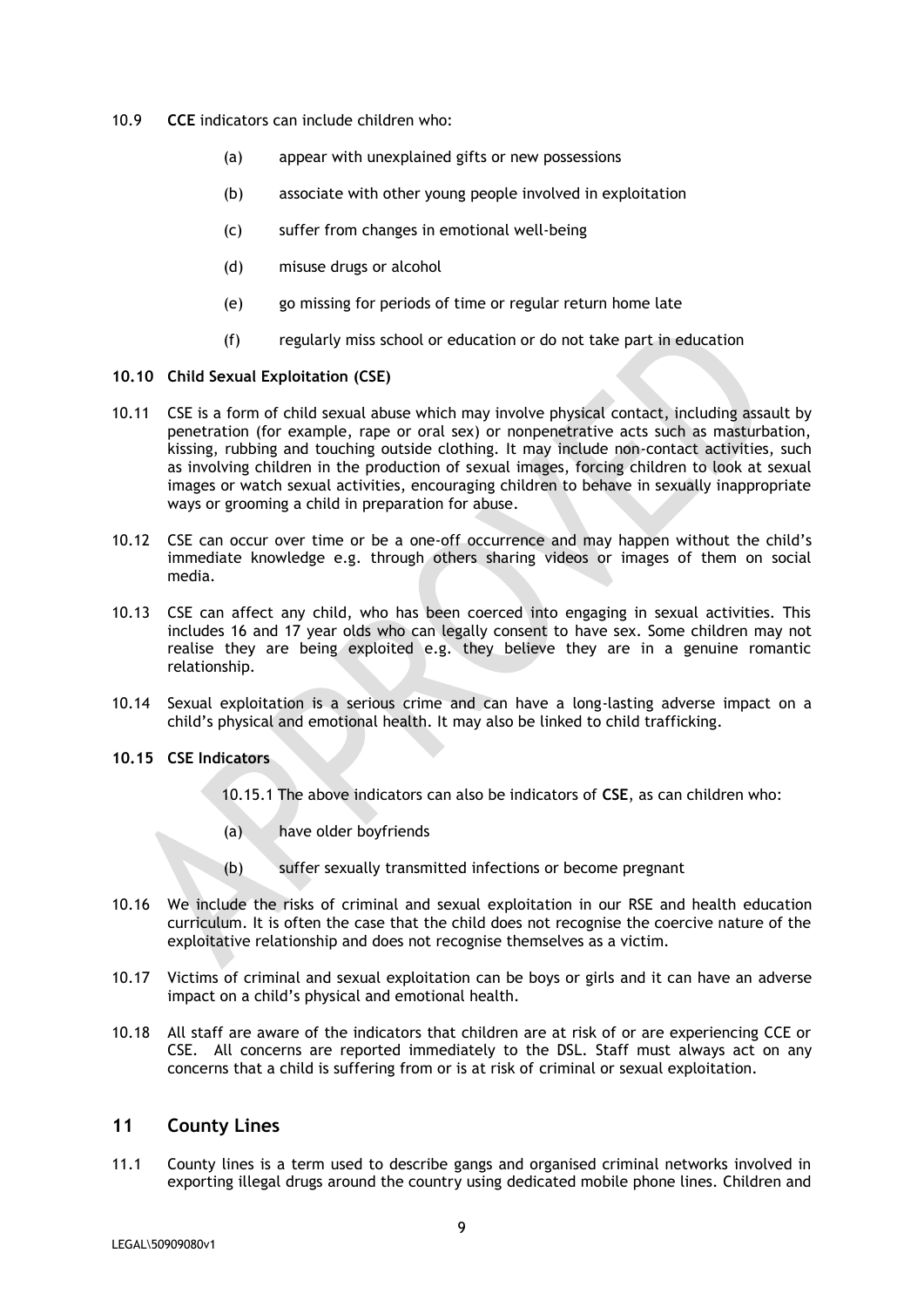vulnerable adults are exploited to move, store and sell drugs and money, with offenders often using coercion, intimidation, violence and weapons to ensure compliance of victims.

- 11.2 County lines exploitation can occur where an individual or group takes advantage of an imbalance of power to coerce, manipulate or deceive a child. This power imbalance can be due to the same range of factors set out at paragraph 10.1 of this policy.
- 11.3 Children can be targeted and recruited into county lines in a number of locations, including schools and colleges. Indicators of county lines include those indicators set out at 10.3 of this policy, with the main indicator being missing episodes from home and/or school.
- 11.4 Additional specific indicators that may be present where a child is criminally exploited include children who:
	- go missing and are subsequently found in areas away from home
	- have been the victim or perpetrator of serious violence (e.g. knife crime)
	- are involved in receiving requests for drugs via a phone line, moving drugs, handing over and collecting money for drugs
	- are exposed to techniques such as 'plugging', where drugs are concealed internally to avoid detection
	- are found in accommodation with which they have no connection or in a hotel room where there is drug activity
	- owe a 'debt bond' to their exploiters
	- have their bank accounts used to facilitate drug dealing.
- 11.5 All staff are aware of indicators that children are at risk from or experiencing criminal exploitation. The main indicator is increased absence during which time the child may have been trafficked for the purpose of transporting drugs or money.

#### **12 Sharing nudes and semi-nudes**

- 12.1 Sharing photos, videos and live streams online is part of daily life for many children and young people, enabling them to share their experiences, connect with friends and record their lives. Sharing nudes and semi-nudes means the sending or posting online of nude or semi-nude images, videos or live streams by young people under the age of 18. This could be via social media, gaming platforms, chat apps or forums, or carried out offline between devices via services like Apple's AirDrop.
- 12.2 The term 'nudes' is used as it is most commonly recognised by young people and more appropriately covers all types of image sharing incidents. Alternative terms used by children and young people may include 'dick pics' or 'pics'. Other terms used in education include 'sexting', youth produced sexual imagery' and 'youth involved sexual imagery'.
- 12.3 The motivations for taking and sharing nudes and semi-nudes are not always sexually or criminally motivated. Such images may be created and shared consensually by young people who are in relationships, as well as between those who are not in a relationship. It is also possible for a young person in a consensual relationship to be coerced into sharing an image with their partner. Incidents may also occur where:
	- children and young people find nudes and semi-nudes online and share them claiming to be from a peer
	- children and young people digitally manipulate an image of a young person into an existing nude online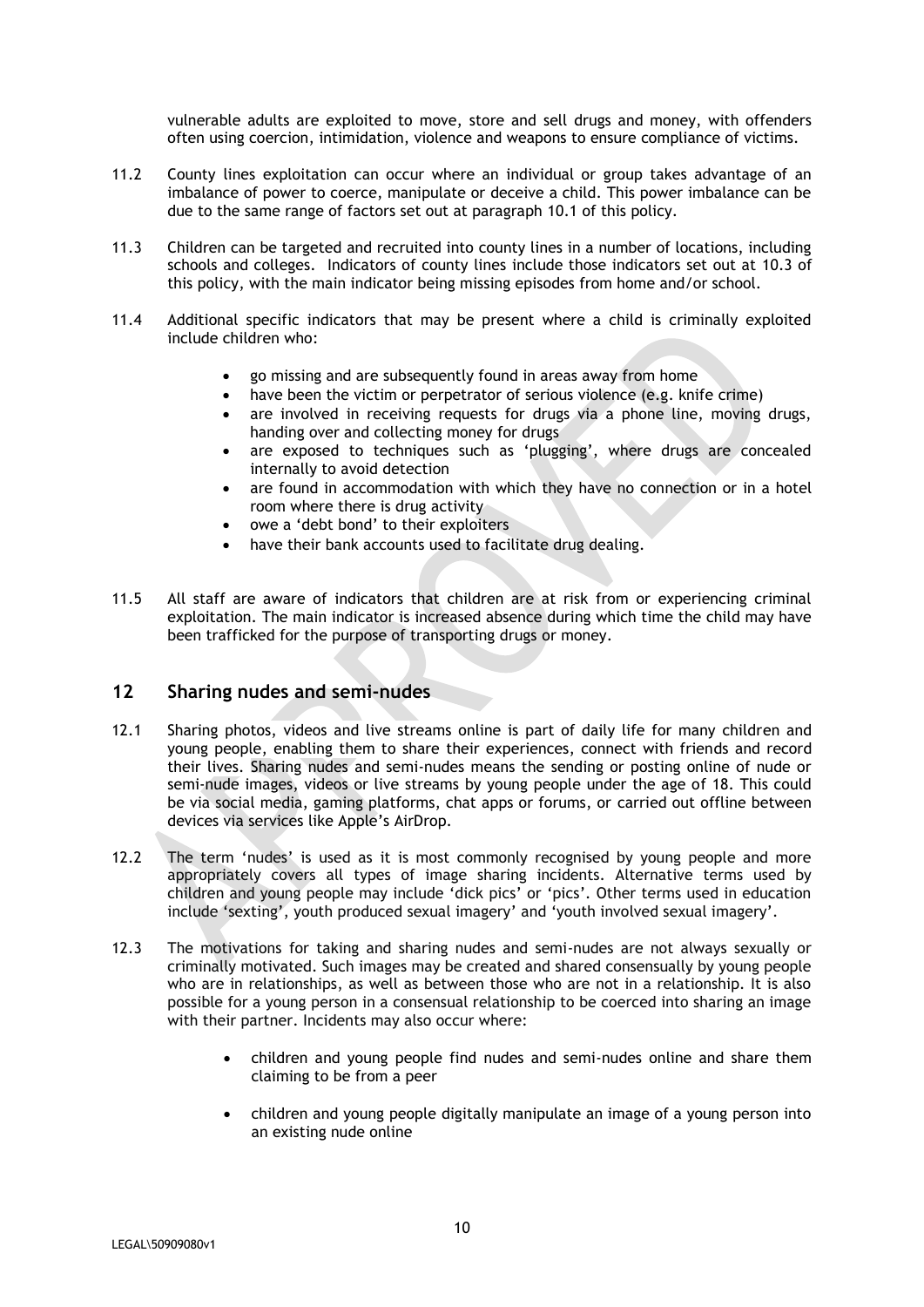- images created or shared are used to abuse peers e.g. by selling images online or obtaining images to share more widely without consent to publicly shame
- 12.4 All incidents involving nude or semi-nude images will be managed as follows:
	- The incident will be referred to the DSL immediately and the DSL will discuss it with the appropriate staff. If necessary, the DSL may also interview the children involved.
	- Parents will be informed at an early stage and involved in the process unless there is good reason to believe that involving parents would put a child at risk of harm.
	- At any point in the process, if there is a concern a young person has been harmed or is at risk of harm we will refer the matter to the police and/or children's social care.
- 12.5 The UK Council for Internet Safety updated its advice for managing incidences of sharing nudes and semi-nudes in December 2020 -. The school will have regard to this advice when managing these issues.

## **13 Online safety**

- 13.1 It is essential that children are safeguarded from potentially harmful and inappropriate online material. As well as educating children about online risks, we have appropriate filtering and monitoring systems in place to limit the risk of children being exposed to inappropriate content, subjected to harmful online interaction with other users and to ensure their own personal online behaviour does not put them at risk.
- 13.2 Online safety risks can be categorised into four areas of risk:
	- **Content:** being exposed to illegal, inappropriate or harmful content such as pornography, fake news, misogyny, self-harm, suicide, radicalisation and extremism
	- **Contact:** being subjected to harmful online interaction with other users such as peer to peer pressure and adults posing as children or young adults to groom or exploit children
	- **Conduct:** personal online behaviour that increases the likelihood of, or causes, harm such as making, sending and receiving explicit images, sharing other explicit images and online bullying
	- **Commerce:** risks such as online gambling, inappropriate advertising, phishing or financial scams.
- 13.3 All staff are aware of these risk areas and should report any concerns to the DSL.

#### **14 Domestic abuse**

- 14.1 The Domestic Abuse Act 2021 introduces a legal definition of domestic abuse and recognises the impact of domestic abuse on children if they see, hear or experience the effects of abuse.
- 14.2 Domestic abuse is any incident or pattern of incidents of controlling, coercive, threatening behaviour, violence or abuse, between those aged 16 or over who are, or have been, intimate partners or family members regardless of gender or sexuality. It includes people who have been or are married, are or have been civil partners, have agreed to marry one another or each have or have had a parental relationship in relation to the same child. It can include psychological, physical, sexual, financial and emotional abuse.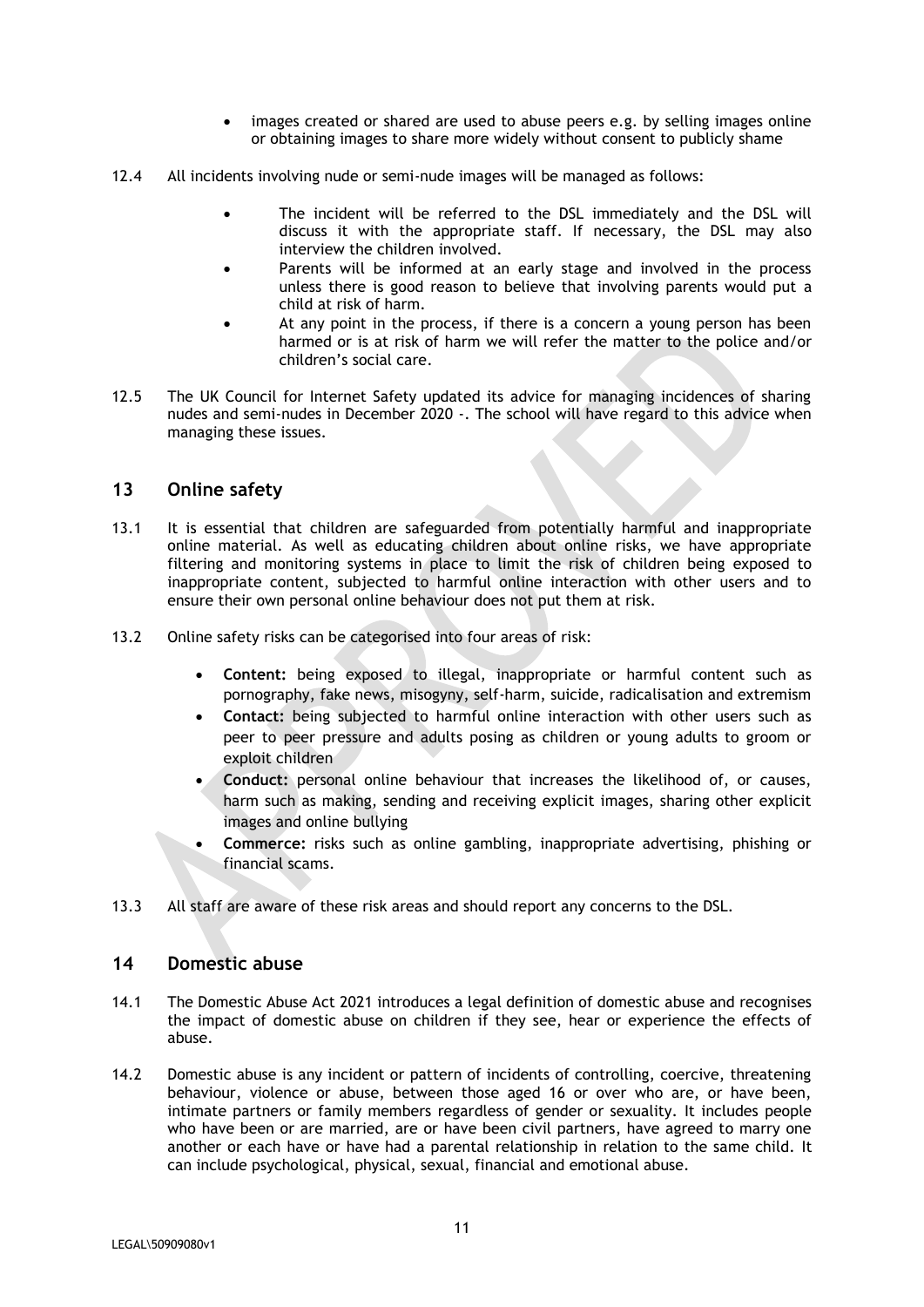- 14.3 Anyone can be a victim of domestic abuse, regardless of sexual identity, age, ethnicity, socioeconomic status, sexuality or background and domestic abuse can take place inside or outside of the home.
- 14.4 Children can witness and be adversely affected by domestic violence in their home life. Experiencing domestic abuse and exposure to it can have a serious emotional and psychological impact on children, and in some cases, a child may blame themselves for the abuse or may have had to leave the family home as a result.
- 14.5 Where police have been called to a domestic violence incident where children are in the household and experienced that incident, the police will inform the DSL. This ensures that the school has up to date safeguarding information about the child.
- 14.6 All staff are aware of the impact domestic violence can have on a child. If any of our staff are concerned that a child has witnessed domestic abuse, they will report their concerns immediately to the DSL.

#### **15 Honour-Based abuse**

- 15.1 So-called 'honour-based' abuse (HBA) encompasses actions taken to protect or defend the honour of the family and/or the community, including female genital mutilation (FGM), forced marriage and practices such as breast ironing.
- 15.2 Abuse committed in the context of preserving "honour" often involves a wider network of family or community pressure and can include multiple perpetrators. Our staff are aware of this dynamic and additional risk factors and we take them into consideration when deciding what safeguarding action to take.
- 15.3 If staff are concerned that a child may be at risk of HBA or who has suffered from HBA, they should speak to the designated safeguarding lead.

#### **15.4 Female Genital Mutilation**

- 15.4.1 FGM comprises all procedures involving partial or total removal of the external female genitalia or other injury to the female genital organs. It is illegal and a form of child abuse with long-lasting harmful consequences.
- 15.4.2 FGM is carried out on females of any age, from babies to teenagers to women. Our staff are trained to be aware of risk indicators, including concerns expressed by girls about going on a long holiday during the summer break. If staff are concerned that a child may be at risk of FGM or who has suffered FGM, they should speak to the designated safeguarding lead. Teachers are also under legal duty to report to the police where they discover that FGM has been carried out on a child under 18. In such circumstances, teachers will personal report the matter to the police as well as informing the designated safeguarding lead.

#### **15.5 Forced Marriage**

- 15.5.1 A forced marriage is one entered into without the full and free consent of one or both parties and where violence, threats or any other form of coercion is used to cause a person to enter into a marriage. Coercion may include physical, psychological, financial, sexual and emotional pressure or abuse. Forced marriage is illegal.
- 15.5.2 Our staff are trained to be aware of risk indicators, which may include being taken abroad and not being allowed to return to the UK.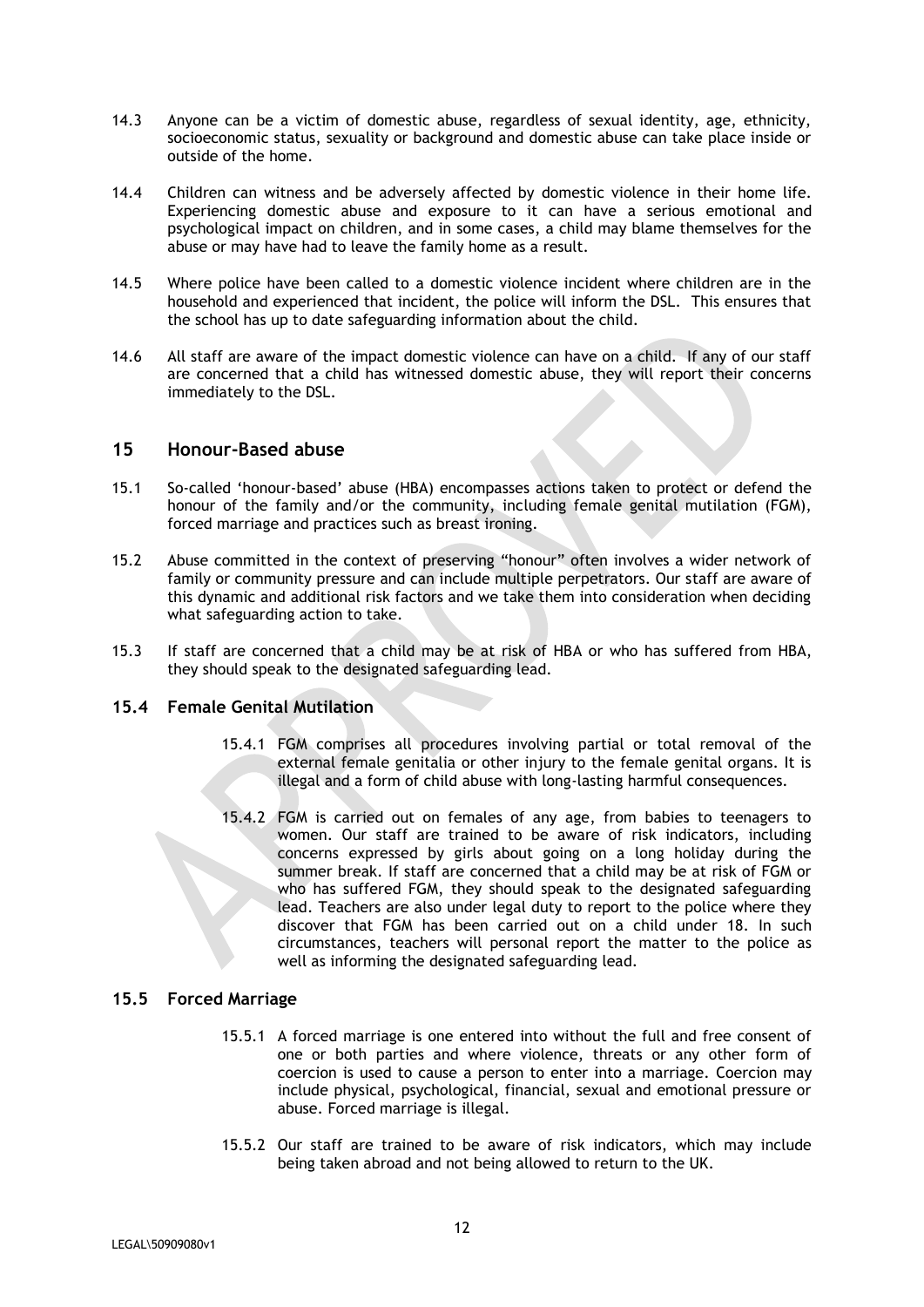- 15.5.3 Forced marriage is not the same as arranged marriage, which is common in many cultures.
- 15.5.4 If staff are concerned that a child may be at risk of forced marriage, they should speak to the designated safeguarding lead.

#### **16 Radicalisation and Extremism**

- 16.1 Extremism is defined as vocal or active opposition to fundamental British values, including democracy, the rule of law, individual liberty and mutual respect and tolerance of different faiths and beliefs. Radicalisation refers to the process by which a person comes to support terrorism and extremist ideologies associated with terrorist groups.
- 16.2 Children are vulnerable to extremist ideology and radicalisation. Whilst Islamic fundamentalism is the most widely publicised, extremism and radicalisation can occur in other cultures, religions and beliefs, including the far right and white supremacy. Our staff are trained to identify those at risk of being radicalised or drawn into extremism.
- 16.3 If staff are concerned that a child may be at risk of radicalisation or being drawn into extremism, they should speak to the designated safeguarding lead.

## **17 Staff/pupil relationships**

- 17.1 Staff are aware that inappropriate behaviour towards pupils is unacceptable and that it is a criminal offence for them to engage in any sexual activity with a pupil under the age of 18.
- 17.2 We provide our staff with advice regarding their personal online activity and we have clear rules regarding electronic communications and online contact with pupils. It is considered a serious disciplinary issue if staff breach these rules.
- 17.3 Our Staff Code of Conduct sets out our expectations of staff and is signed by all staff members.

## **18 Allegations and concerns raised in relation to staff, supply staff, contractors and volunteers**

- 18.1 If an allegation is made against a member of staff, including supply staff, contractor or a volunteer, our set procedures must be followed. Our allegations and concerns raised in relation to staff, supply staff, contractors and volunteers policy and procedure can be accessed here [\[KCSiE Sept 2021\]](https://assets.publishing.service.gov.uk/government/uploads/system/uploads/attachment_data/file/1014057/KCSIE_2021_September.pdf) and the full procedure for managing such allegations or concerns are set out in Part Four of Keeping Children Safe in Education 2021.
- 18.2 Allegations made against staff who no longer work at the school will be reported to the police.

#### **19 Whistle blowing if you have concerns about a colleague**

- 19.1 It is important that all staff and volunteers feel able to raise concerns about a colleague's practice. All such concerns should be reported to the headteacher, unless the complaint is about the headteacher, in which case concern should be reported to the chair of governors.
- 19.2 Staff may also report their concerns directly to children's social care or the police if they believe direct reporting is necessary to secure action.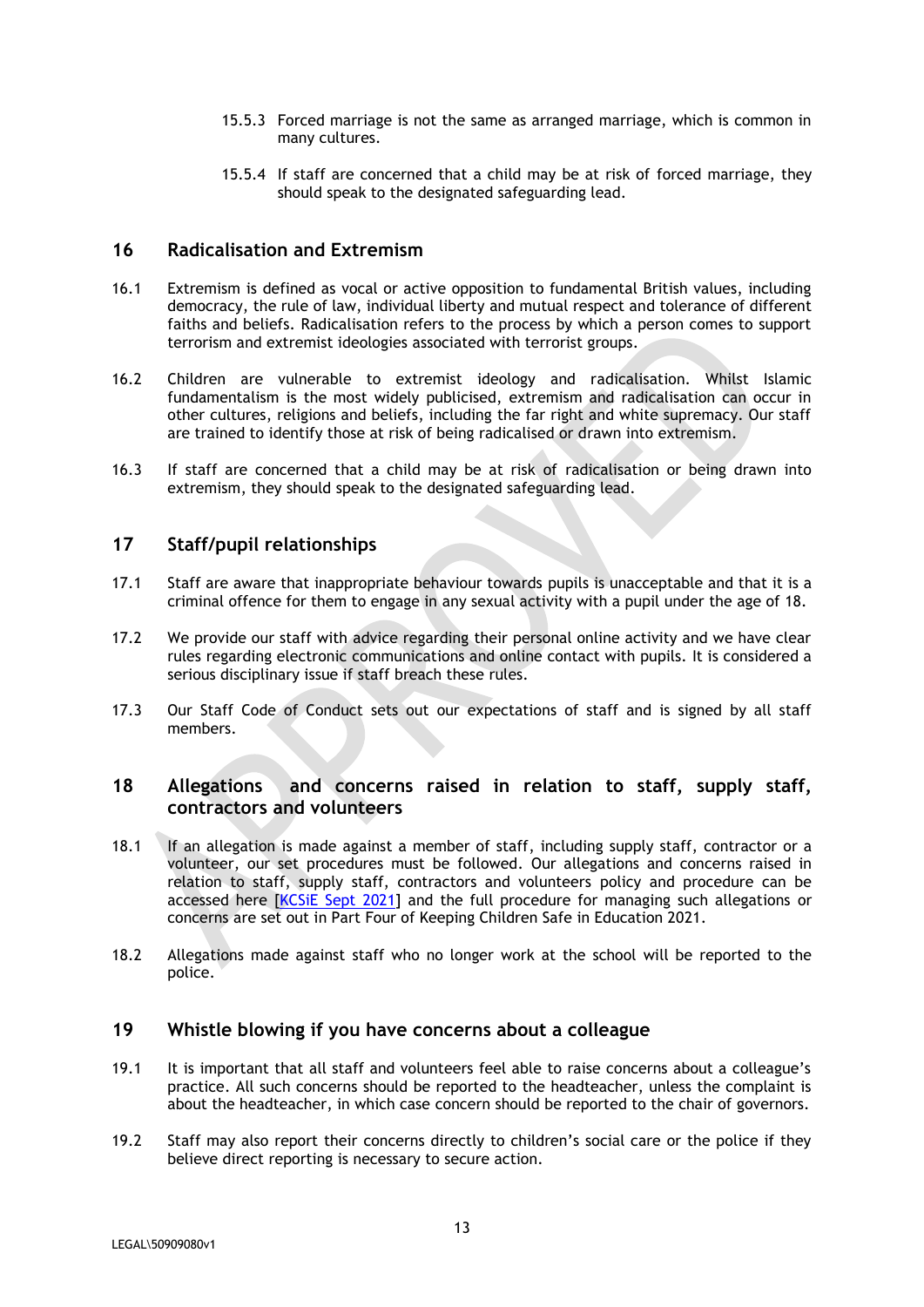19.3 The school's whistleblowing code [Please refer to the Academy's Whistle Blowing Policy) allows staff to raise concerns or make allegations and for an appropriate enquiry to take place.

## **20 Staff training**

- 20.1 Our staff receive appropriate safeguarding and child protection training which is regularly updated. In addition, all staff receive safeguarding and child protection updates on a regular basis to ensure they are up to date and empowered to provide exceptional safeguarding to our pupils.
- 20.2 New staff, governors and volunteers receive a briefing during their induction which covers this Child Protection and Safeguarding policy and our staff behaviour policy, how to report and record concerns and information about our Designated Safeguarding Lead and deputy DSLs.

## **21 Safer Recruitment**

- 21.1 The governing body and our senior leadership team are responsible for ensuring we follow recruitment procedures that help to deter, reject or identify people who might harm children. When doing so we check and verify the applicant's identity, qualifications and work history in accordance with Keeping Children Safe in Education 2021 and the local safeguarding partner arrangements.
- 21.2 All relevant staff (involved in early years settings and/or before or after school care for children under eight) are made aware of the disqualification from childcare guidance and their obligations to disclose to us relevant information that could lead to disqualification.
- 21.3 We ensure that our volunteers are appropriately checked and supervised when in school. We check the identity of all contractors working on site and requests DBS checks where required by Keeping Children Safe in Education 2021. Contractors who have not undergone checks will not be allowed to work unsupervised during the school day.
- 21.4 When using supply staff, we will obtain written confirmation from supply agencies or third party organisations that staff they provide have been appropriately checked and are suitable to work with children. Trainee teachers will be checked either by the school or by the training provider, from whom written confirmation will be obtained confirming their suitability to work with children.
- 21.5 The school maintains a single central record of recruitment checks undertaken. Our recruitment policy and procedures can be accessed here [Please refer to The Russett Learning Trust, Recruitment and Selection Policy for Employees and Volunteers].

## **22 Site security**

Visitors are asked to sign in at the school reception and are given a badge, which confirms they have permission to be on site. If visitors have undergone the appropriate checks, they can be provided with unescorted access to the school site. Visitors who have not undergone the required checks will be escorted at all times.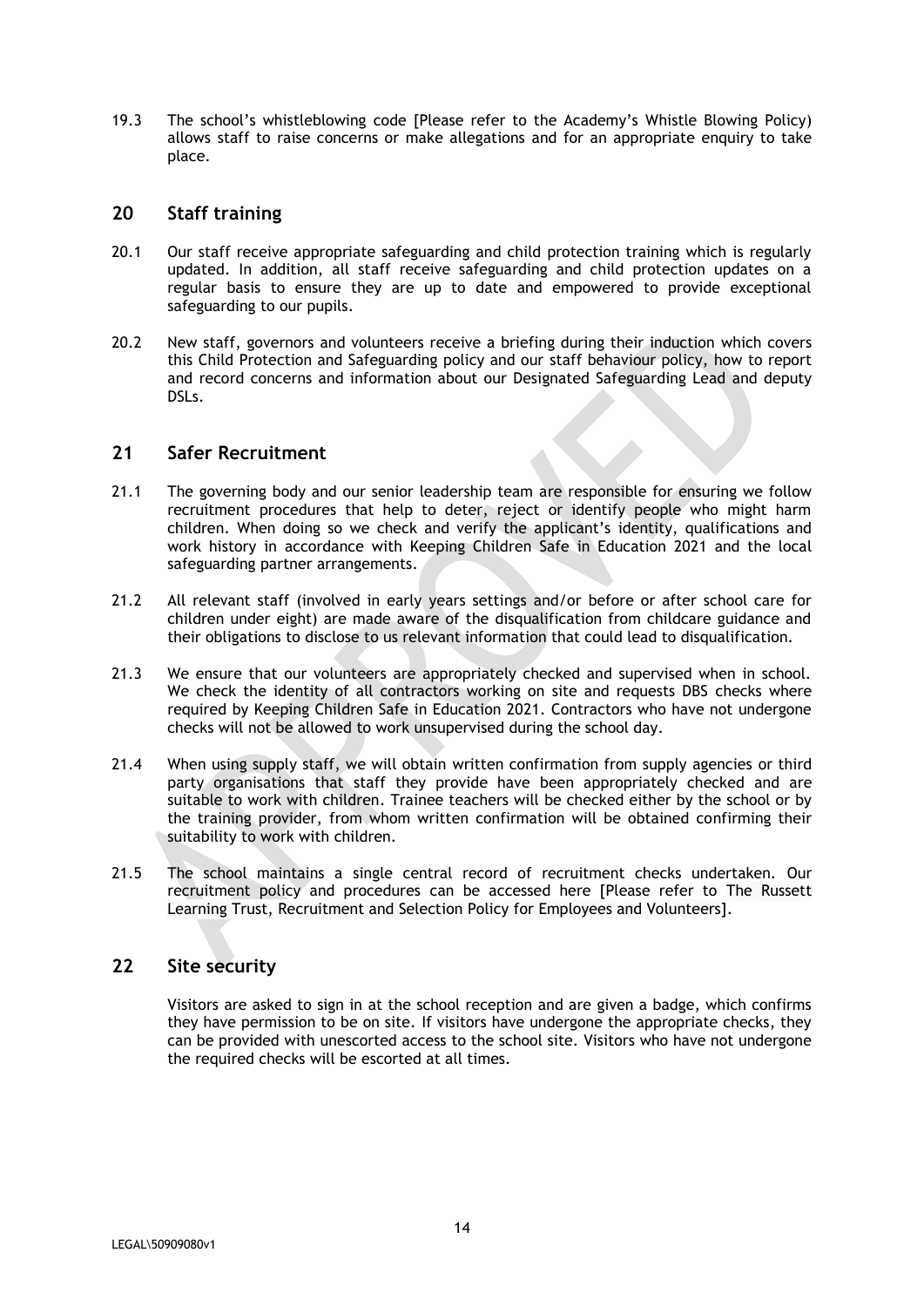## **23 Child protection procedures**

## **23.1 Recognising abuse**

- 23.1.1 Abuse and neglect are forms of maltreatment. Somebody may abuse or neglect a child by inflicting harm or by failing to act to prevent harm. Abuse may be committed by adult men or women and by other children and young people.
- 23.1.2 Keeping Children Safe in Education 2021 refers to four categories of abuse. These are set out at Appendix One along with indicators of abuse.

## **23.2 Taking action**

Any child could become a victim of abuse. Key points for staff to remember for taking action are:

- in an emergency take the action necessary to help the child, if necessary call 999
- complete a record of concern form and report your concern to the DSL as soon as possible
- share information on a need-to-know basis only and do not discuss the issue with colleagues, friends or family

#### **23.3 If you are concerned about a pupil's welfare**

- 23.3.1 Staff may suspect that a pupil may be at risk. This may be because the pupil's behaviour has changed, their appearance has changed or physical signs are noticed. In these circumstances, staff will give the pupil the opportunity to talk and ask if they are OK.
- 23.3.2 If the pupil does reveal that they are being harmed, staff should follow the advice below.

## **23.4 If a pupil discloses to you**

- 23.4.1 If a pupil tells a member of staff about a risk to their safety or wellbeing, the staff member will:
	- remain calm and not overreact
	- allow them to speak freely
- not be afraid of silences
- not ask investigative questions
- give reassuring nods or words of comfort 'I'm so sorry this has happened', 'I want to help', 'This isn't your fault', 'You are doing the right thing in talking to me'
- not automatically offer physical touch as comfort
- let the pupil know that in order to help them they must pass the information on to the DSL
- tell the pupil what will happen next
- complete the **concern form** and pass it to the DSL as soon as possible
- report verbally to the DSL even if the child has promised to do it by themselves

#### **23.5 Notifying parents**

23.5.1 The school will normally seek to discuss any concerns about a pupil with their parents. If the school believes that notifying parents could increase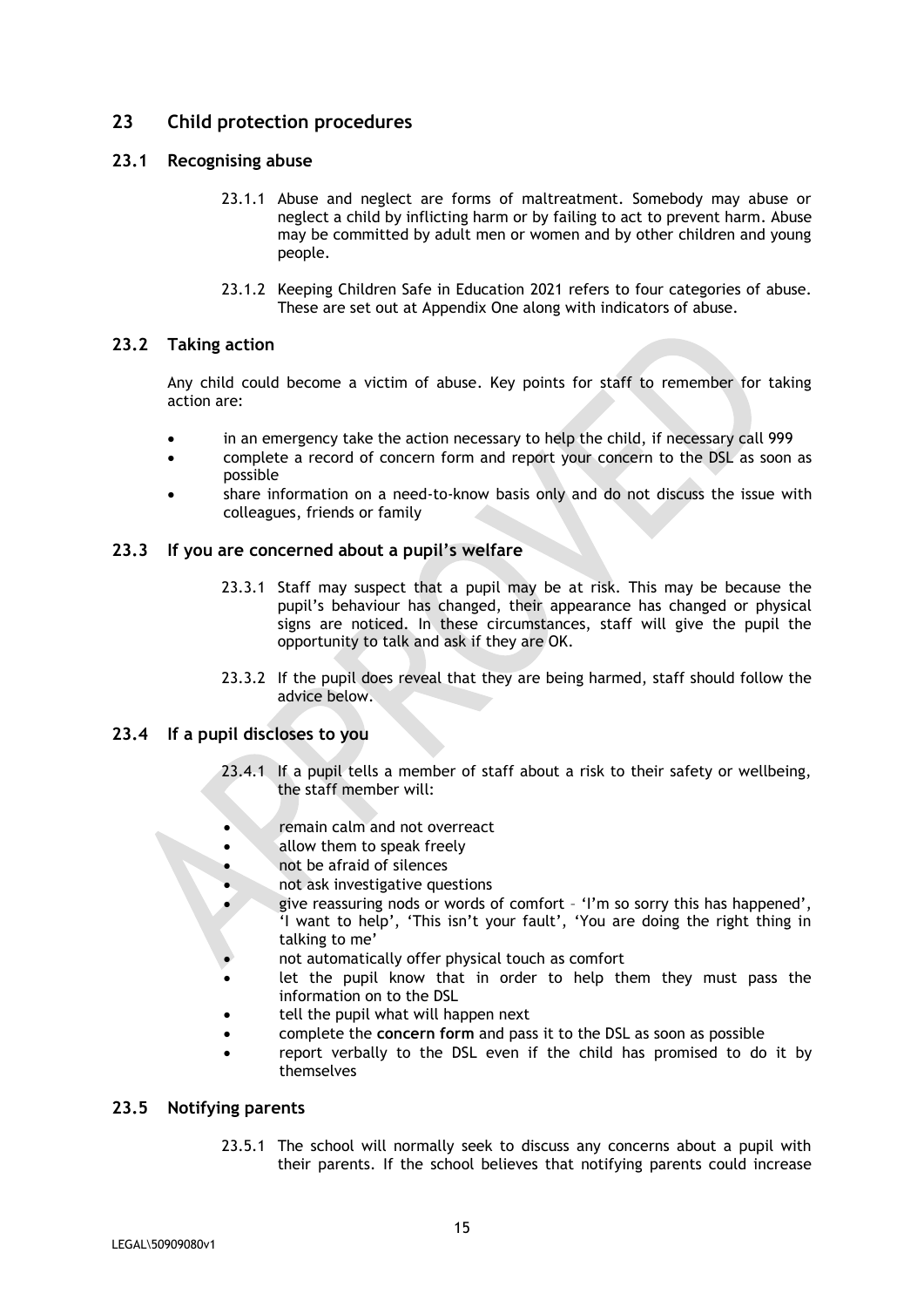the risk to the child or exacerbate the problem, advice will first be sought from children's social care and/or the police before parents are notified.

## **24 Referral to children's social care**

24.1 The DSL will make a referral to children's social care if it is believed that a pupil is suffering or is at risk of suffering significant harm. The pupil (subject to their age and understanding) and the parents will be told that a referral is being made, unless to do so would increase the risk to the child.

## **25 Reporting directly to child protection agencies**

25.1 Staff should follow the reporting procedures outlined in this policy. However, they may also share information directly with children's social care or the police if they are convinced that a direct report is required or if the Designated Safeguarding Lead, the deputies, the head teacher or the chair of governors are not available and a referral is required immediately.

## **26 Confidentiality and sharing information**

26.1 Child protection issues necessitate a high level of confidentiality. Staff should only discuss concerns with the Designated Safeguarding Lead, headteacher or chair of governors.

#### **26.2 Sharing information**

- 26.2.1 The DSL will normally obtain consent from the pupil and/or parents to share child protection information. Where there is good reason to do so, the DSL may share information *without* consent, and will record the reason for deciding to do so.
- 26.2.2 Information sharing will take place in a timely and secure manner and only when it is necessary and proportionate to do so and the information to be shared is relevant, adequate and accurate.
- 26.2.3 Information sharing decisions will be recorded, whether or not the decision is taken to share.
- 26.2.4 The UK GDPR and the Data Protection Act 2018 do not prevent school staff from sharing information with relevant agencies, where that information may help to protect a child. If any member of staff receives a request from a pupil or parent to see child protection records, they will refer the request to the Data Protection Officer.

#### **26.3 Storing information**

- 26.3.1 Child protection information will be stored separately from the pupil's school file and the school file will be 'tagged' to indicate that separate information is held. It will be stored and handled in line with our Retention and Destruction Policy.
- 26.3.2 Our Confidentiality and Information Sharing policy and our Retention and Destruction policy is available to parents and pupils on request.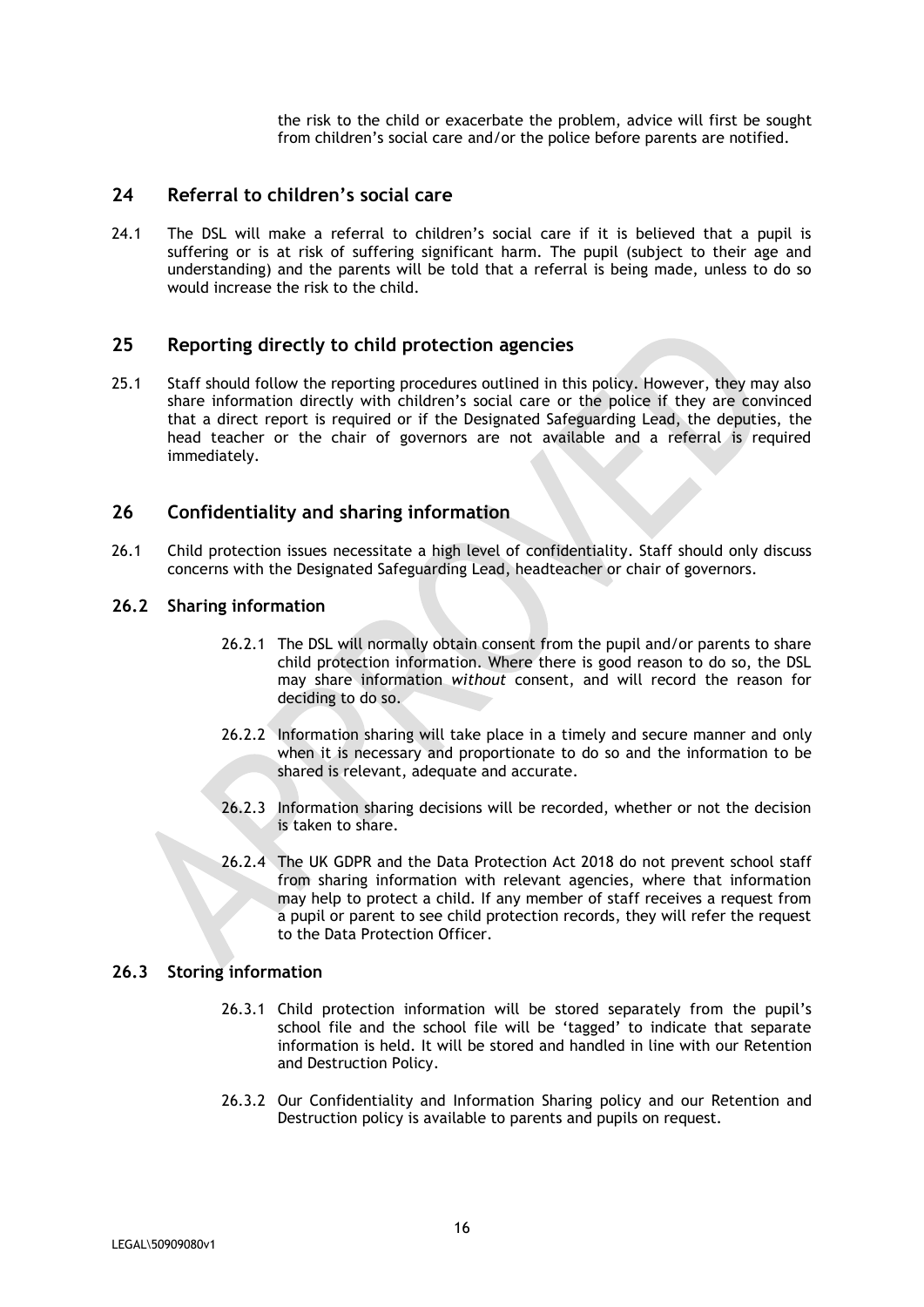## **27 Special Circumstances**

#### **27.1 Looked after children**

The most common reason for children becoming looked after is as a result of abuse or neglect. The school ensures that staff have the necessary skills and understanding to keep looked after children safe. Appropriate staff have information about a child's looked after status and care arrangements, including the level of authority delegated to the carer by the authority looking after the child. The designated teacher for looked after children and the DSL have details of the child's social worker and the name and contact details of the local authority's virtual head for children in care.

## **27.2 Children who have a social worker**

27.2.1 Children may need a social worker due to safeguarding or welfare needs. Local authorities will share this information with us, and the DSL will hold and use this information to inform decision about safeguarding and promoting the child's welfare.

## **27.3 Work Experience**

27.3.1 The school has detailed procedures to safeguard pupils undertaking work experience, including arrangements for checking people who provide placements and supervise pupils on work experience which are in accordance with statutory guidance.

## **27.4 Children staying with host families**

- 27.4.1 The school may make arrangements for pupils to stay with host families, for example during a foreign exchange trip or sports tour. When we do, we follow the guidance set out in the statutory guidance to ensure hosting arrangements are as safe as possible.
- 27.4.2 Schools cannot obtain criminal record information from the Disclosure and Barring Service about adults abroad. Where pupils stay with host families abroad we will agree with the partner schools a shared understanding of the safeguarding arrangements. Our Designated Safeguarding Lead will ensure the arrangements are sufficient to safeguard our pupils and will include ensuring pupils understand who to contact should an emergency occur or a situation arise which makes them feel uncomfortable. We will also make parents aware of these arrangements.
- 27.4.3 Some overseas pupils may reside with host families during school terms and we will work with the local authority to check that such arrangements are safe and suitable.

#### **27.5 Private fostering arrangements**

- 27.5.1 A private fostering arrangement occurs when someone other than a parent or a close relative cares for a child for a period of 28 days or more, with the agreement of the child's parents. It applies to children under the age of 16, or aged under 18 if the child is disabled. By law, a parent, private foster carer or other persons involved in making a private fostering arrangement must notify children's services as soon as possible.
- 27.5.2 Where a member of staff becomes aware that a pupil may be in a private fostering arrangement they will tell the DSL and the school will notify the local authority of the circumstances.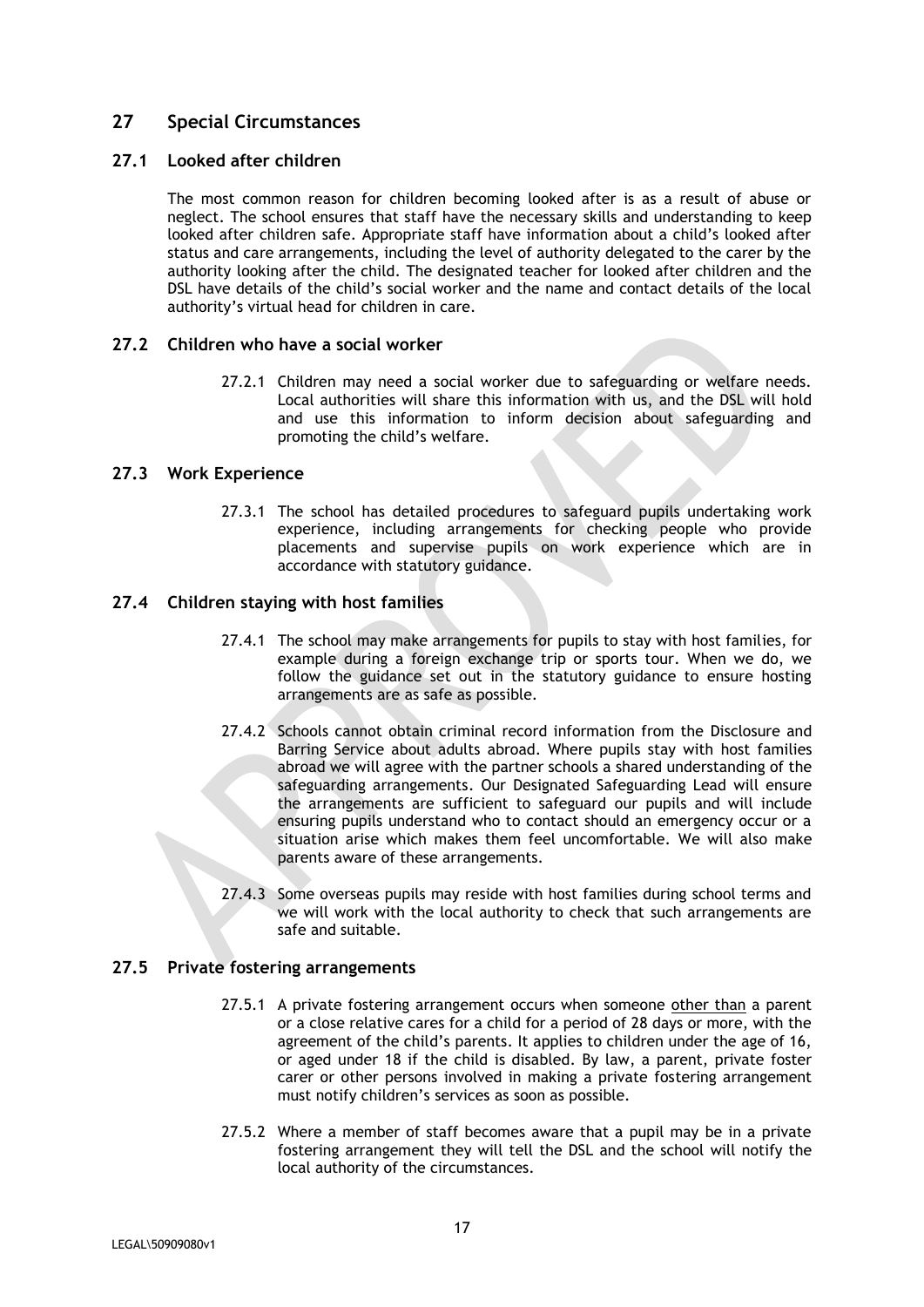## **Appendix One - Four categories of abuse**

It is vital that staff are also aware of the range of behavioural indicators of abuse and report any concerns to the designated safeguarding lead. It is the responsibility of staff to report their concerns.

All staff should be aware that abuse, neglect and safeguarding issues are rarely stand-alone events that can be covered by one definition or label. In most cases, multiple issues will overlap with one another.

## **1 Physical abuse**

Physical abuse is a form of abuse which may involve hitting, shaking, throwing, poisoning, burning or scalding, drowning, suffocating or otherwise causing physical harm to a child. Physical harm may also be caused when a parent or carer fabricates the symptoms of, or deliberately induces, illness in a child.

#### **1.1 Indicators of physical abuse**

The following may be indicators of physical abuse:

- have bruises, bleeding, burns, bites, fractures or other injuries
- show signs of pain or discomfort
- keep arms and legs covered, even in warm weather
- be concerned about changing for PE or swimming
- An injury that is not consistent with the account given
- Symptoms of drug or alcohol intoxication or poisoning
- Inexplicable fear of adults or over-compliance
- Violence or aggression towards others including bullying
- Isolation from peers

## **2 Emotional abuse**

Emotional abuse is the persistent emotional maltreatment of a child such as to cause severe and persistent adverse effects on the child's emotional development. It may involve conveying to a child that they are worthless or unloved, inadequate, or valued only insofar as they meet the needs of another person. It may include not giving the child opportunities to express their views, deliberately silencing them or 'making fun' of what they say or how they communicate. It may feature age or developmentally inappropriate expectations being imposed on children. These may include interactions that are beyond a child's developmental capability, as well as overprotection and limitation of exploration and learning, or preventing the child participating in normal social interaction. It may involve seeing or hearing the ill-treatment of another. It may involve serious bullying (including cyber bullying), causing children frequently to feel frightened or in danger, or the exploitation or corruption of children. Some level of emotional abuse is involved in all types of maltreatment of a child, although it may occur alone.

#### **2.1 Indicators of emotional abuse**

The following may be indicators of emotional abuse:

- The child consistently describes him/herself in negative ways
- Over-reaction to mistakes
- Delayed physical, mental or emotional development
- Inappropriate emotional responses, fantasies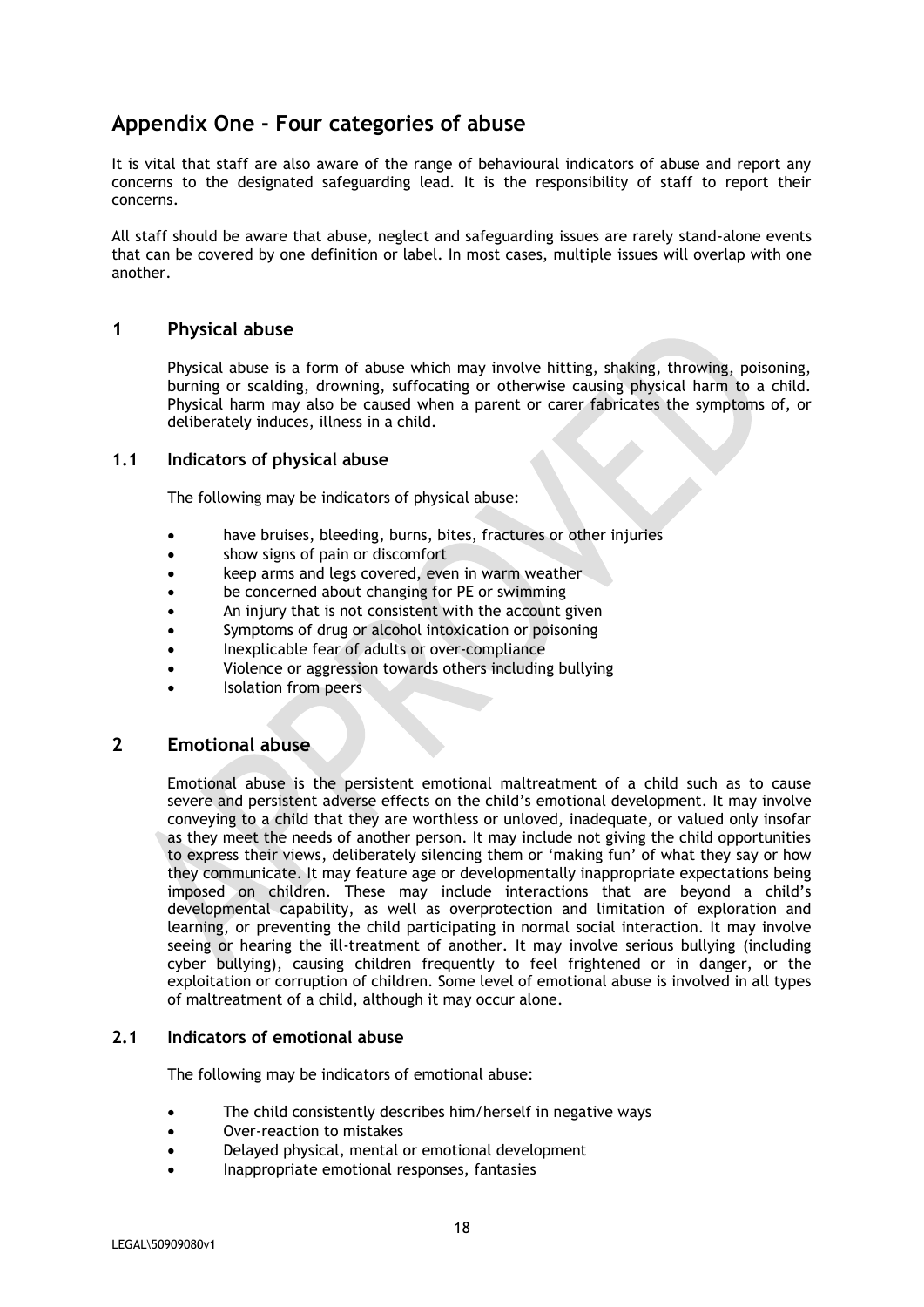- Self-harm
- drug or solvent abuse
- Running away
- Appetite disorders anorexia nervosa, bulimia; or
- Soiling, smearing faeces, enuresis

#### **3 Sexual abuse**

Sexual abuse involves forcing or enticing a child or young person to take part in sexual activities, not necessarily involving a high level of violence, whether or not the child is aware of what is happening. The activities may involve physical contact, including assault by penetration (for example, rape or oral sex) or non-penetrative acts such as masturbation, kissing, rubbing and touching outside of clothing. They may also include noncontact activities, such as involving children in looking at, or in the production of, sexual images, watching sexual activities, encouraging children to behave in sexually inappropriate ways, or grooming a child in preparation for abuse. Sexual abuse is not solely perpetrated by adult males. Women can also commit acts of sexual abuse, as can other children.

#### **3.1 Indicators of sexual abuse**

The following may be indicators of sexual abuse:

- Sexually explicit play or behaviour or age-inappropriate knowledge
- Aggressive behaviour including sexual harassment or molestation
- Reluctance to undress for PE or swimming
- Anal or vaginal discharge, soreness or scratching
- Bruises or scratches in the genital area
- Reluctance to go home
- Refusal to communicate
- Depression or withdrawal
- isolation from peer group
- Eating disorders, for example anorexia nervosa and bulimia
- self-harm
- substance abuse
- acquire gifts such as money or a mobile phone from new 'friends'

## **4 Neglect**

Neglect is the persistent failure to meet a child's basic physical and/or psychological needs, likely to result in the serious impairment of the child's health or development. Neglect may occur during pregnancy, for example, as a result of maternal substance abuse. Once a child is born, neglect may involve a parent or carer failing to:

- provide adequate food, clothing and shelter (including exclusion from home or abandonment);
- protect a child from physical and emotional harm or danger;
- ensure adequate supervision (including the use of inadequate care-givers); or
- ensure access to appropriate medical care or treatment. It may also include neglect of, or unresponsiveness to, a child's basic emotional needs.

#### **4.1 Indicators of neglect**

The following may be indicators of neglect: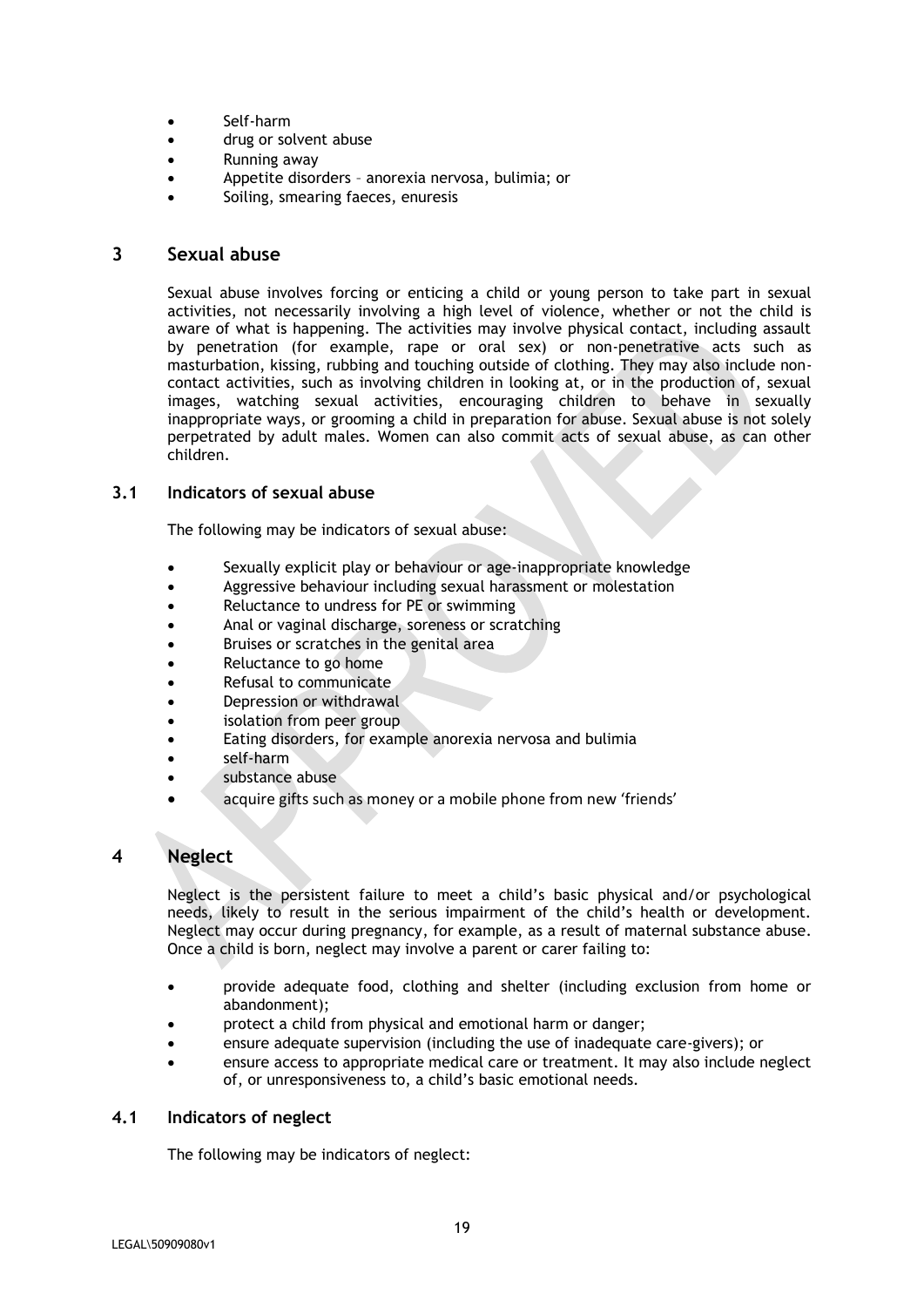- Constant hunger or stealing, scavenging and/or hoarding food
- Frequent tiredness
- Frequently dirty or unkempt
- Poor attendance or often late
- Poor concentration
- Illnesses or injuries that are left untreated
- Failure to achieve developmental milestones or to develop intellectually or socially
- Responsibility for activity that is not age appropriate such as cooking, ironing, caring for siblings
- The child is left at home alone or with inappropriate carers

LEGAL\50909080v1